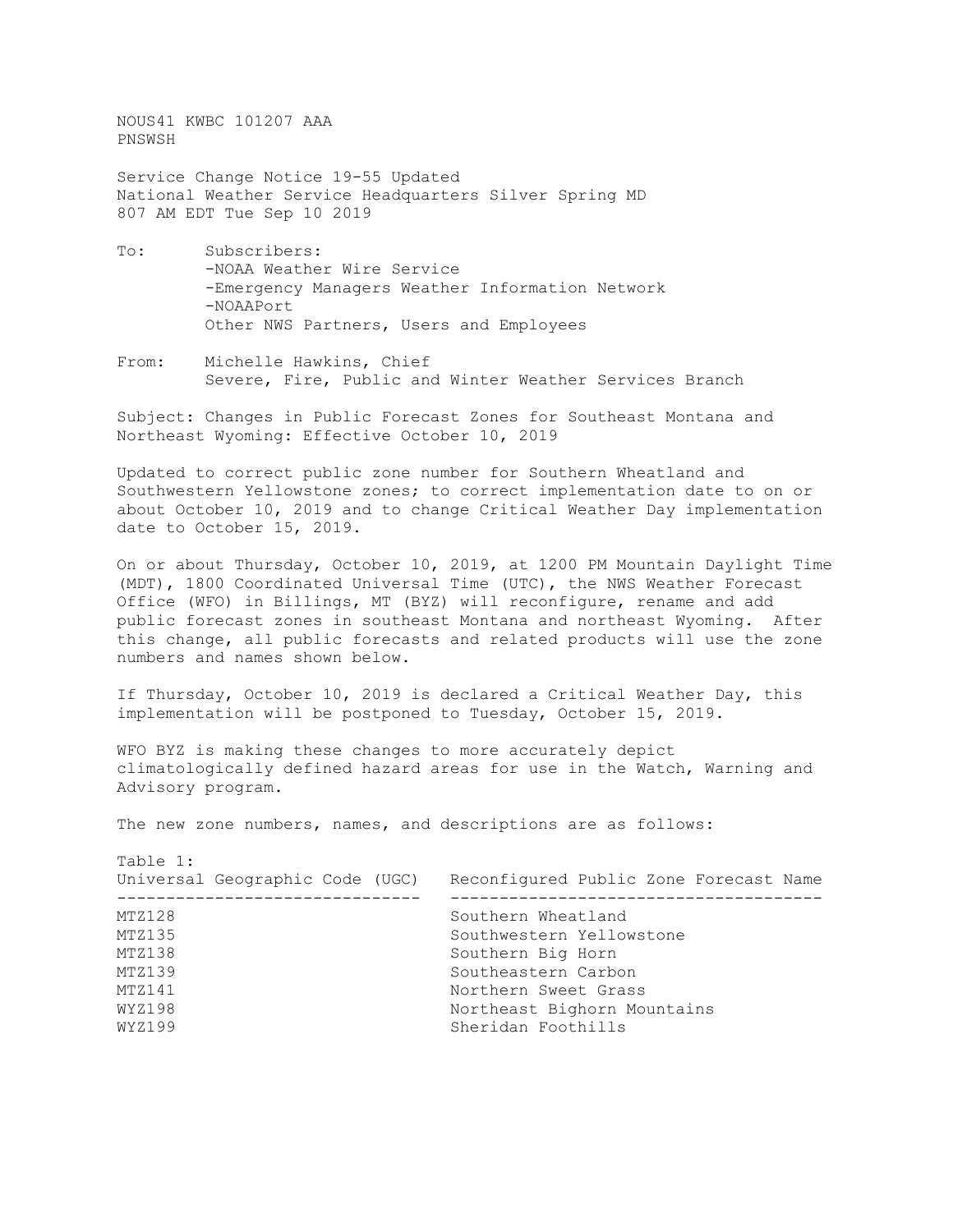Table 2: Universal Geographic Code (UGC) New Public Zone Forecast Name ------------------------------- ----------------------------- MTZ169 Bighorn Canyon<br>MTZ170 Borthern Carbo MTZ170 Northern Carbon<br>MTZ171 Northern Exporance Property Property Property Dental MTZ171 Pryor/Northern Bighorn Mountains<br>MTZ172 Melville Foothills MTZ172 Melville Foothills<br>MTZ173 MTZ173 Mortheastern Yellow Northeastern Yellowstone Table 3: Universal Geographic Code (UGC) Unchanged Public Zone Forecast Name ------------------------------- ----------------------------------- MTZ029 Musselshell<br>MTZ030 MTZ030 MTZ030 MUSSelshell MTZ030 Treasure<br>MTZ031 MTZ031 Northern MTZ031 Northern Rosebud<br>MTZ032 Custer MTZ032 Custer<br>MTZ033 Fallon MTZ033 Fallon<br>MTZ034 Hallon MTZ034 Hallon MTZ034 Northern Stillwater<br>MTZ036 Northern Stillwater<br>Powder River MTZ036 Powder River<br>MTZ037 Carter MTZ037 Carter MTZ040 Northern Park MTZ042 Golden Valley MTZ056 Red Lodge Foothills<br>MTZ057 Red Lodge Foothills MTZ057 Northern Big Horn<br>MTZ058 Northern Rosebud MTZ058 Southern Rosebud<br>MTZ063 Judith Gap MTZ063 Judith Gap<br>MTZ064 Dennes Paradise Va MTZ064 Paradise Valley<br>MTZ065 Paradise Valley<br>Livingston Area MTZ065 Livingston Area<br>MTZ066 Livingston Area<br>Beartooth Footh: MTZ066 Beartooth Foothills<br>MTZ067 Beartooth Absaroka/Beartooth I MTZ067 MTZ067 Absaroka/Beartooth Mountains<br>MTZ068 Crazy Mountains Crazy Mountains

Table 4: NWS Products Affected by the WFO Billings, MT Public Zone Changes are Listed Below

| AWIPS ID | WMO Heading | Product Name                 |
|----------|-------------|------------------------------|
|          |             |                              |
| ZFPBYZ   | FPUS52 KBYZ | Zone Forecast                |
| PFMBYZ   | FOUS52 KBYZ | Point Forecast Matrices      |
| SFTBYZ   | FPUS62 KBYZ | Tabular State Forecast       |
| PNSBYZ   | NOUS42 KBYZ | Public Information Statement |
| NPWBYZ   | WWUS72 KBYZ | Non-Precipitation Warnings   |
| FFABYZ   | WGUS62 KBYZ | Flood Watch                  |
| SPSBYZ   | WWUS82 KBYZ | Special Weather Statement    |
| WSWBYZ   | WWUS42 KBYZ | Winter Weather Message       |
| AFDBYZ   | FXUS62 KBYZ | Area Forecast Discussion     |
|          |             |                              |

NWS partners and users should take the appropriate action to ensure systems recognize the new UGC (Z) and new zone alignments and names.

Updated public zone shapefiles are online at: <https://www.weather.gov/gis/PublicZones>